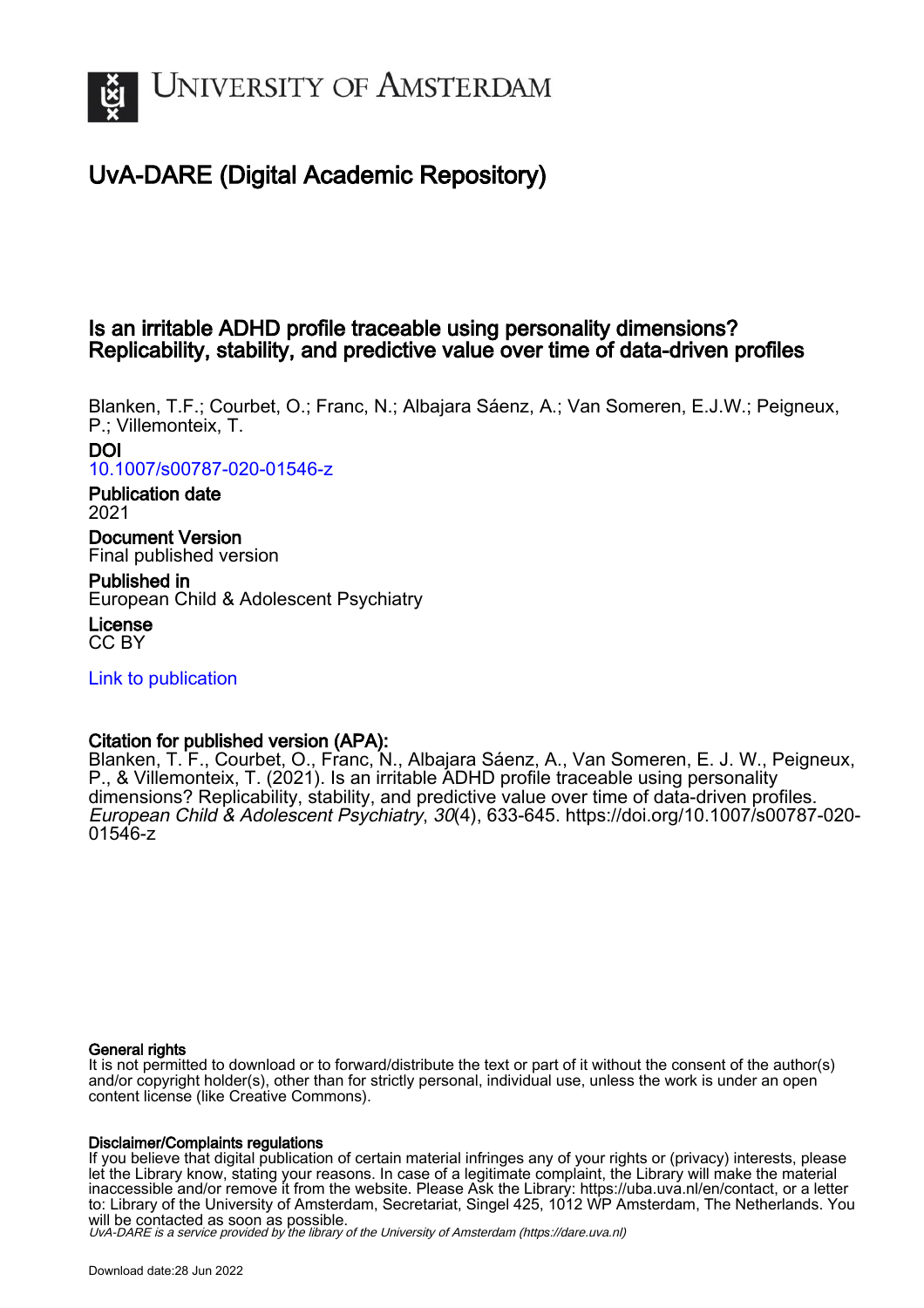## **ORIGINAL CONTRIBUTION**



# **Is an irritable ADHD profle traceable using personality dimensions? Replicability, stability, and predictive value over time of data‑driven profles**

TessaF. Blanken<sup>1</sup> <sup>®</sup> · Ophélie Courbet<sup>2</sup> · Nathalie Franc<sup>3</sup> · Ariadna Albajara Sáenz<sup>4</sup> · Eus J.W. Van Someren<sup>1</sup> · **Philippe Peigneux4 · Thomas Villemonteix2**

Received: 27 August 2019 / Accepted: 25 April 2020 / Published online: 12 May 2020 © The Author(s) 2020

# **Abstract**

Pediatric attention defcit/hyperactivity disorder (ADHD) is a heterogeneous condition. In particular, children with ADHD display varying profles of dispositional traits, as assessed through temperament and personality questionnaires. Previous data-driven community detection analyses based on temperament dimensions identifed an irritable profle of patients with ADHD, uniquely characterized by elevated emotional dysregulation symptoms. Belonging to this profle increased the risk of developing comorbid disorders. Here, we investigated whether we could replicate this profle in a sample of 178 children with ADHD, using community detection based on personality dimensions. Stability of the identifed profles, of individual classifcations, and clinical prediction were longitudinally assessed over a 1-year interval. Three personality profles were detected: The frst two profles had high levels of neuroticism, with the frst displaying higher ADHD severity and lower openness to experience (profile 1;  $N=38$ ), and the second lower agreeableness (profile 2;  $N=73$ ). The third profile displayed scores closer to the normative range on all five factors (profile  $3$ ;  $N=67$ ). The identified profiles did only partially replicate the temperament-based profles previously reported, as higher levels of neuroticism were found in two of the three detected profles. Nonetheless, despite changes in individual classifcations, the profles themselves were highly stable over time and of clinical predictive value. Whereas children belonging to profles 1 and 2 benefted from starting medication, children in profle 3 did not. Hence, belonging to an emotionally dysregulated profle at baseline predicted the efect of medication at follow-up over and above initial ADHD symptom severity. This fnding suggests that personality profles could play a role in predicting treatment response in ADHD.

**Keywords** ADHD · Heterogeneity · Irritability · Dispositional traits · Personality traits · Community detection

**Electronic supplementary material** The online version of this article [\(https://doi.org/10.1007/s00787-020-01546-z](https://doi.org/10.1007/s00787-020-01546-z)) contains supplementary material, which is available to authorized users.

 $\boxtimes$  Tessa F. Blanken t.f.blanken@vu.nl

- <sup>1</sup> Department of Sleep and Cognition, Netherlands Institute for Neuroscience, Meibergdreef 47, 1105 BA Amsterdam, The Netherlands
- <sup>2</sup> Psychopathology and Neuropsychology Lab, Paris 8 University, Rue de la Liberté 2, 93526 Saint-Denis, France
- <sup>3</sup> Médecine Psychologique de L'enfant Et de L'adolescent (MPEA1), MPEA Secteur 1, Hôpital Saint-Éloi, CHU de Montpellier, 80 avenue Augustin-Fliche, 34295 Montpellier, France
- Neuropsychology and Functional Neuroimaging Research Unit at CRCN–Center for Research in Cognition and Neurosciences and UN-ULB Neurosciences Institute, Université Libre de Bruxelles (ULB), CP191 Avenue Franklin Roosevelt 50, 1050 Brussels, Belgium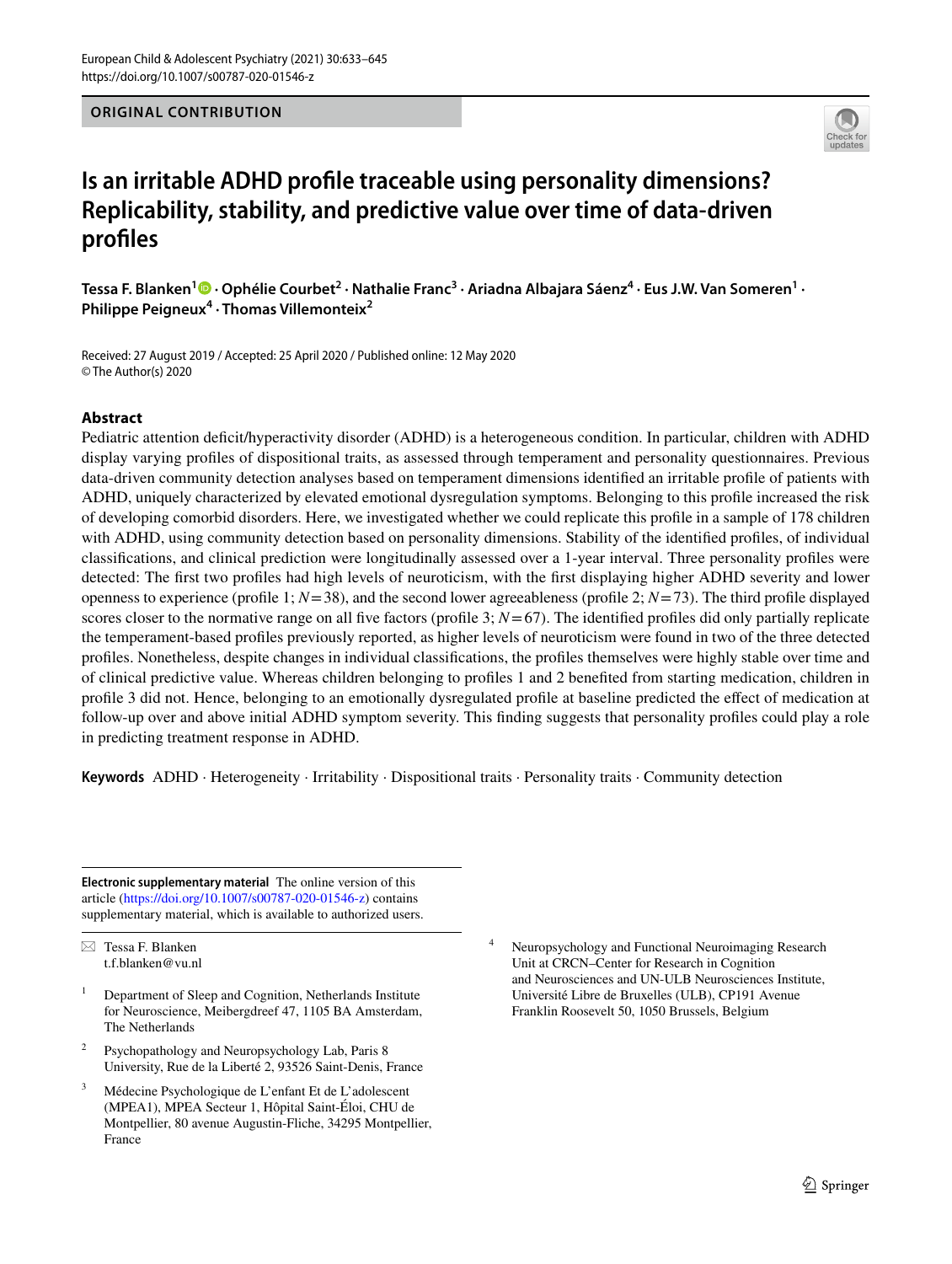## **Introduction**

Heterogeneity in psychiatric disorders as defned by current nosologies such as the DSM-5 is ubiquitous. Most disorders can indicate multiple, only partially overlapping, symptom profles that are likely to result from multiple independent mechanistic pathways [[1–](#page-11-0)[6](#page-11-1)]. A prominent example is attention defcit/hyperactivity disorder (ADHD), a diagnosis associated with multiple risk factors [\[3\]](#page-11-2), a range of comorbidities [[7](#page-12-0)], and various impairments [[8,](#page-12-1) [9](#page-12-2)]. Heterogeneity in ADHD is evident across multiple levels: from genetics [[10\]](#page-12-3) to neural systems [\[11,](#page-12-4) [12](#page-12-5)], cognition [[13](#page-12-6)–[15\]](#page-12-7), and clinical course [[15](#page-12-7)]. This multi-level heterogeneity has hampered the quest for neurobiological markers [\[11\]](#page-12-4) and the optimization of treatment. Finding meaningful ways to address heterogeneity when assessing etiological factors, neurobiological profles, and clinical outcomes is, therefore, crucial.

In the DSM-5, ADHD is defned as a neurodevelopmental syndrome with two main symptom domains of inattentive and hyperactive/impulsive symptoms [[16\]](#page-12-8). Next to these core symptoms, ADHD is consistently associated with dispositional traits, i.e., stable individual diferences in human behaviour as assessed through temperament and personality questionnaires [\[17,](#page-12-9) [18\]](#page-12-10). Specifcally, children and adults with ADHD are on average lower in conscientiousness or efortful control, reactive control, and agreeableness, and higher on neuroticism or negative emotionality, when compared with typically developing individuals  $[19-21]$  $[19-21]$  $[19-21]$  $[19-21]$  $[19-21]$ . At the same time, children with ADHD show diferential patterns in these dispositional traits that are potentially clinically relevant [\[22\]](#page-12-13). Using clustering techniques to uncover diferent profles of dispositional traits might, therefore, offer a promising approach to uncover within-diagnosis profiles that potentially have unique clinical predictive value [\[23\]](#page-12-14).

In a pioneering study on heterogeneity in ADHD, Karalunas et al. [[12\]](#page-12-5) used community detection [[24](#page-12-15)] on dispositional traits (i.e., temperament scores) to detect bio-logically informed profiles [\[13\]](#page-12-6). Three novel data-driven temperament profles were identifed within ADHD, which were labelled mild, surgent and irritable; each associated with distinct neurobiological correlates. The three profles were replicated in an independent sample, and the irritable profle was shown to be the most stable over time, as 61% of irritable children were consistently assigned to the same profle across all 3 years of follow-up [\[25\]](#page-12-16). Importantly, in a combined model including initial ADHD presentation (i.e., predominantly inattentive, predominantly hyperactive/impulsive, or combined) and oppositional defant disorder (ODD) diagnosis, only the identifed temperament profles were found to predict the onset of new disorders.

Crucially, the irritable profle consisted of children both with and without comorbid diagnoses, and 65% of the children that belonged to this group were free of any comorbid diagnosis, including ODD or disruptive mood dysregulation disorder (DMDD). This stresses the unique clinical relevance of the temperament profles, when compared with existing diagnoses and subtypes.

Because of the high stability and unique clinical predictive value, this irritable profle is of particular interest. Irritability designates a proneness to anger that is inconsistent with an individual's developmental level [[26](#page-12-17)] and is best described by two components: tonic and phasic. The tonic component refers to a persistent angry, grumpy, or grouchy mood, whereas the phasic component refers to behavioural outbursts of intense anger [\[27](#page-12-18)]. Although irritability is not a defning diagnostic feature, impairments in irritability are highly prevalent in childhood ADHD and afect at least half of patients in clinical samples [[28](#page-12-19)[–30\]](#page-12-20). Irritability is also strongly associated to defant behaviours [\[31](#page-12-21)], and as such defned as a dimension of ODD in the DSM-5 [[16](#page-12-8)].

Next to increased levels of anger, the irritable profle identifed by Karalunas et al. [[12](#page-12-5), [25\]](#page-12-16) was also characterized by broader emotional dysregulation (ED) manifestations such as discomfort, fear, and sadness. The fnding that the irritable profle predicted new onset of comorbid disorders (primarily in the form of new anxiety disorders) in patients with ADHD is in line with available data, showing that the irritable dimension of ODD is a signifcant predictor of depression and anxiety disorders [[32\]](#page-12-22). In clinical practice, investigating whether a child belongs to the irritable profle may, therefore, help to identify a subgroup of patients with ADHD with sub-diagnostic ED manifestations who are at increased risk of developing emotional comorbidities, which opens up new possibilities for early detection and prevention.

For the identifed irritable profle to fulfl this potential, reproducibility across samples is essential. Karalunas et al. [[25\]](#page-12-16) replicated their initial fndings in a new sample, but both samples were collected within the Oregon ADHD Program in the United States. Whether the three profles, and in particular, the irritable profle can also be found in other cultural areas remains to be established. Furthermore, dispositional traits were exclusively assessed using the Temperament in Middle Childhood Questionnaire (TMCQ)—a theory-driven questionnaire based on Rothbart's tempera-ment model [[33\]](#page-12-23). Yet, it should be noted that the best way to conceptualize dispositional traits in children remains a matter of disagreement in the feld, and multiple trait-based personality and temperament models coexist [[23\]](#page-12-14).

Historically, temperament and personality traits were studied separately. Compared to personality traits, temperament was thought to capture traits that have a stronger genetic or neurobiological basis [[34\]](#page-12-24). In Rothbart's model, the trait structure is summarized in three broad,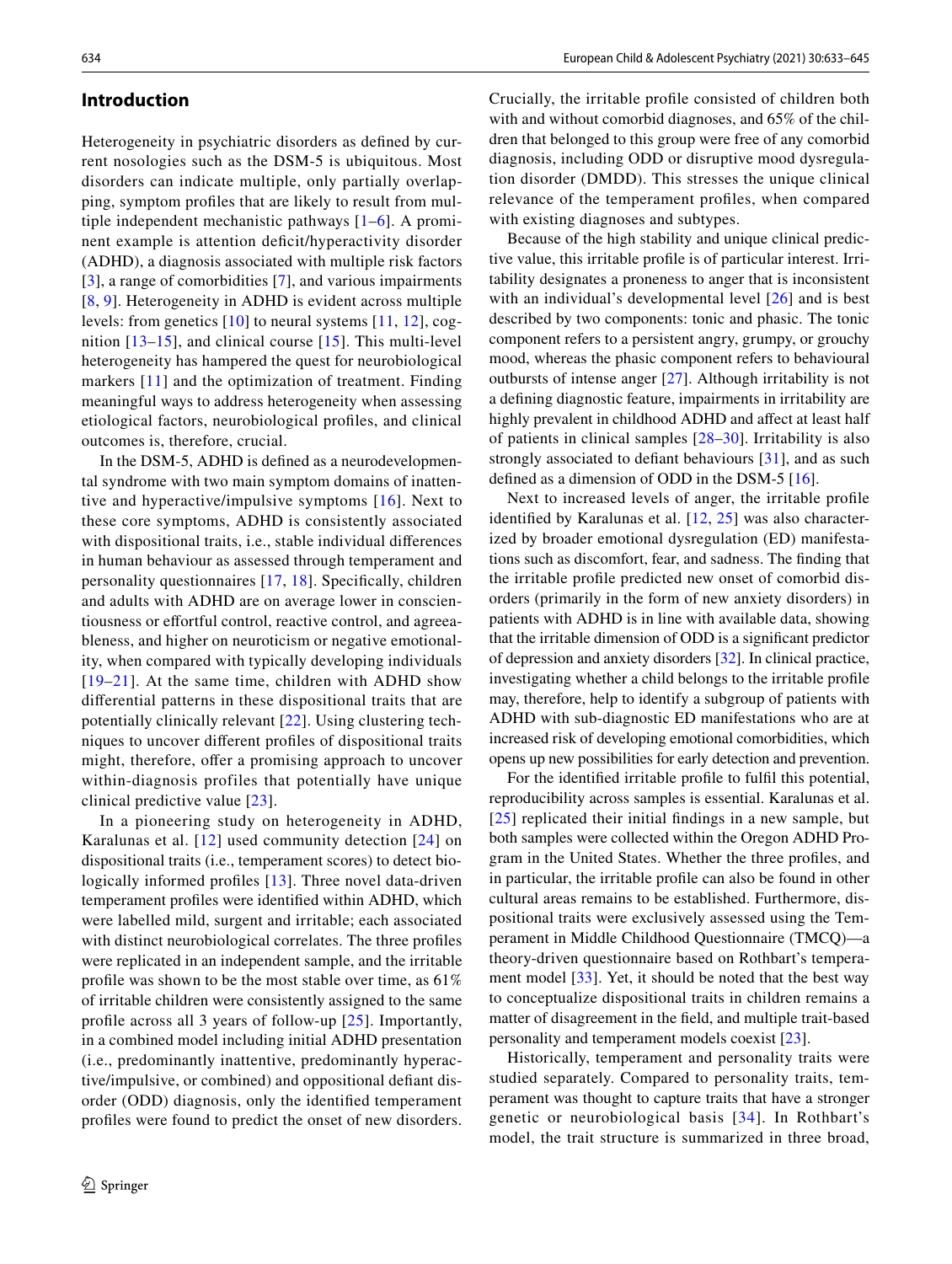well-validated domains: (a) negative affect, encompassing emotions such as fear, sadness, and anger/frustration; (b) positive afect (or surgency), refecting tendency to express excitement and happiness, willingness to approach novel stimuli, and overall activity level; and (c) effortful control, describing top down self-regulatory capacities and tendencies [[34\]](#page-12-24).

Despite the initial coexistence of these two separate lines of research, several scholars made a compelling case that temperament and personality systems describing children's and adolescent's traits can be considered to be "more alike than diferent", and are actually tapping into overlapping trait domains in somewhat diferent fashions [[18,](#page-12-10) [34–](#page-12-24)[38\]](#page-12-25). In this context, the most common personality model, the fve factor model (FFM), has been described as a useful unifying framework [[36](#page-12-26)]. Previous research indeed suggests that the dimensions of neuroticism (predisposed to emotional distress vs. emotionally stable), extraversion (energic and thrill-seeking vs. sober and solitary), and conscientiousness (disciplined and fastidious vs. laid-back and careless) represent the three higher order domains of negative afect, positive afect, and efortful control found in the Rothbart's temperament model [[36](#page-12-26)]. In addition, the FFM represents the dimensions of agreeableness (kind and trusting vs. competitive and arrogant) and openness to experience (curious and unconventional vs. traditional and pragmatic), whereas these two traits were only measured as subscales in Rothbart's temperament framework [[36\]](#page-12-26).

It remains currently unclear if the identifcation of a robust and clinically relevant irritable profle in ADHD depends on the dispositional framework (i.e., personality or temperament) that is used. Do both frameworks yield overlapping profles, or does each framework provide unique information resulting in diferent profles? One previous study by Martel et al. [[23](#page-12-14)] examined data-driven profles based on the Big Five personality factors in a large sample of children and adolescents with and without ADHD, and identifed six diferent profles [\[23\]](#page-12-14). Although some similarities between these profles and those identifed by Karalunas et al. can be found, they cannot be easily matched. For example, high neuroticism or negative emotionality was not specifc to one but two profles, and this was not the dimension along which the profles difered the most. These results suggest that despite potentially tapping into the same construct, temperament and personality questionnaires may contribute to identify diferent profles in children and adolescents with ADHD, possibly yielding each unique predictive value. Another possibility for failing to replicate the ADHD profles across dispositional frameworks might be that both samples differ in age range (7–11 years vs. 6–18 years). Agerelated efects on temperament and personality have indeed been solidly established during childhood and adolescence [\[36,](#page-12-26) [39\]](#page-12-27).

In the present study, we, therefore, investigated whether the profles identifed by Karalunas et al. [\[12](#page-12-5), [25\]](#page-12-16) are robust across dispositional traits by examining their replicability in a new sample of children with ADHD with a similar age range, using a diferent measure of dispositional traits (i.e., a personality questionnaire). A sample of children with combined-type ADHD was recruited, and assessed at two time points with a 1-year interval. This approach allowed us to concurrently investigate the temporal stability of both the profles and the classifcation of individuals. Children were assessed with the Big Five questionnaire for children (BFQ-C), a tool instantiating the FFM, with an empirically well-established fve factor structure [\[40](#page-12-28)[–43\]](#page-13-0). Measures of clinical severity were also obtained, and the predictive value of the profles identifed at T0 with regard to severity at T1 was investigated. We hypothesized that the neuroticism items of the FFM would drive the detection of a subgroup of children with ADHD characterized by unique increases in irritability, and that this subgroup would be the most stable over time.

# **Methods**

### **Recruitment procedure**

221 French-speaking families living in France or Belgium participated in this study. The research was approved by the Ethics Committee of the ULB-Erasme Hospital, Brussels, Belgium (P2016/124) and, therefore, conducted in accordance with the latest version of the Declaration of Helsinki. Families were recruited through a network of clinicians (52% of fnal cases), and by advertising through the Belgian and French national ADHD associations who advertised this research project on their social network webpages (48%). Child psychiatrists, pediatricians, and child psychologists belonging to an informal network of ADHD researchers affiliated to the French-Speaking ADHD International Congress were contacted by the last author to assist with recruitment. Clinicians introduced the research design to parents and provided them with a booklet describing the project along with contact information. Families volunteered through emails, and were contacted by the research team through telephone to assess eligibility. Children had to be 6–11 years old, to have been diagnosed with ADHD, and to be medication naïve at the time of recruitment. Parents were each invited to fll in the questionnaires online, while being informed that one informant was sufficient to participate in the study. A phone interview was scheduled with one parent to collect demographic information and to conduct a diagnostic interview. One year after the initial (T0) phone interview, parents were contacted by email and provided with codes for follow-up assessment (T1). At each time point, access to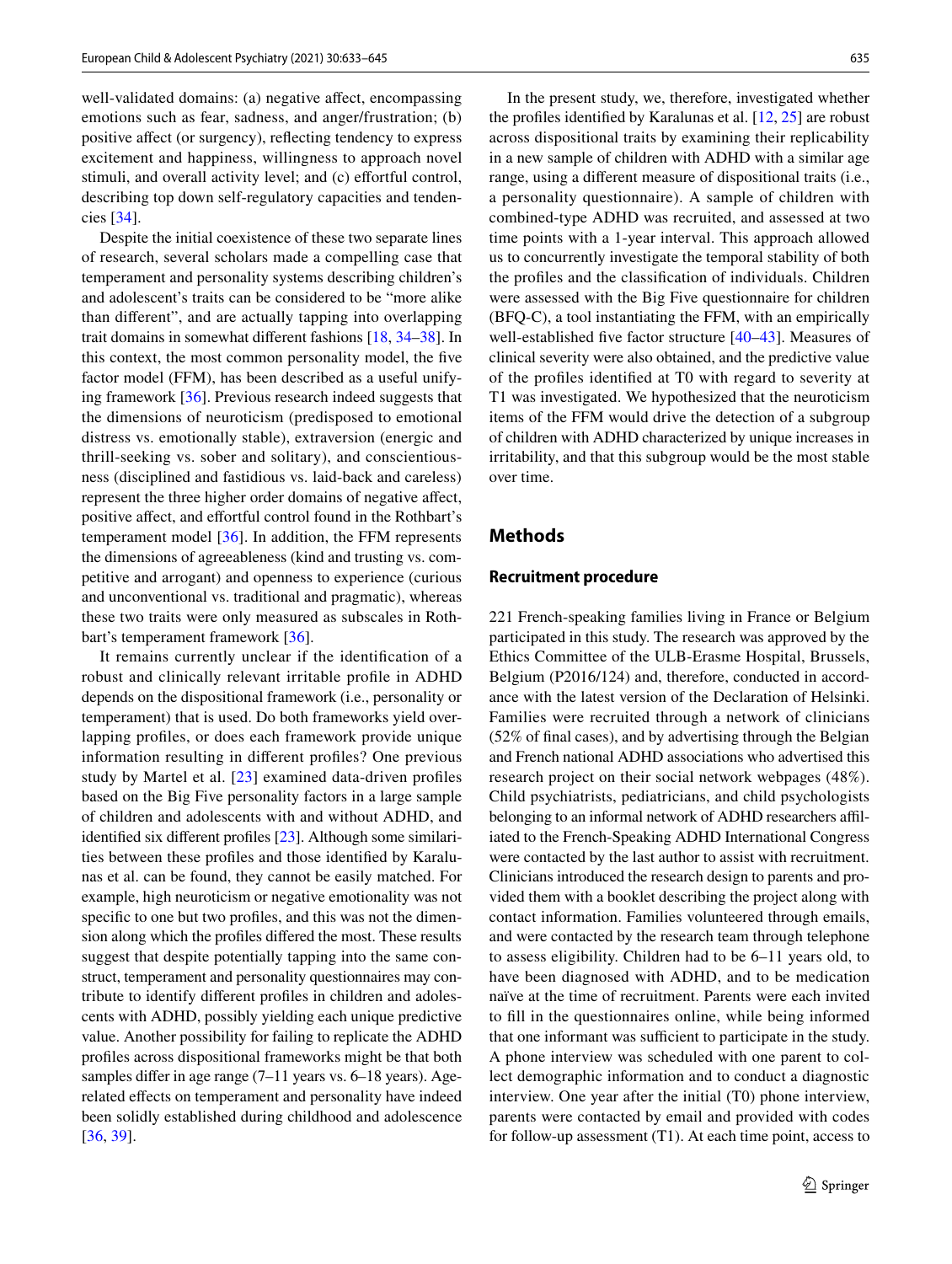the interface was preceded by an information statement and conditioned to the validation of an electronic consent form.

# **Diagnostic procedure and exclusion process**

After eligibility assessment, one parent completed a semistructured clinical interview (Kiddie Schedule for Afective Disorders and Schizophrenia for School Aged Children-Present and Lifetime Version (K-SADS-PL); [[44\]](#page-13-1)) administered during a phone call by a doctorate-level clinical psychologist [TV] with a 10-year practice experience in child psychiatry. Participants were excluded if they failed to meet the diagnostic criteria for combined-type ADHD based on the K-SADS-PL; were prescribed psychotropic medications, had neurological impairment, seizure history, other major medical conditions, prior diagnosis of intellectual disability, autism spectrum disorder (ASD), or psychosis. Participants were further excluded if their score at the ADHD Rating Scale IV (ADHD-RS-IV) total scale was below the 93th percentile for their age group [[45](#page-13-2)]. Of the 221 families that were approached initially, 43 were excluded: 20 failed to complete all questionnaires at T0; 16 children were excluded based on the clinical interview, which revealed insufficient symptom numbers or clinical severity, or a non-combined form of ADHD; 4 children were excluded due the presence of comorbid ASD; fnally, 3 participants were excluded based on their ADHD-RS Total scores. The fnal sample at the frst time point (T0), therefore, consisted of 178 combined-type ADHD cases. Demographic characteristics of the sample are reported in Table [1.](#page-4-0) At T1, 12 families failed to complete the second wave of questionnaires, yielding a follow-up sample of 166 cases (attrition rate: 6.7%).

# **Assessment of personality and clinical outcomes**

At least one parent of each child completed the Big Five questionnaire for children (BFQ-C) at each time point [\[40\]](#page-12-28) (French adaptation: [[43\]](#page-13-0)). The BFQ-C is based on the FFM, and contains a total of 65 items, with fve scales of 13 items. At T0, double informant data (i.e., mother and father data) were available for 15 (8.4%) of the initial 178 children participating. For these cases, scores were averaged across informants at the item level prior to any reported analysis.<sup>[1](#page-4-1)1</sup> For single informant data, the same informant completed the questionnaire at both time points. Scale reliabilities were assessed at T0, yielding the following (Cronbach's alpha) scale reliabilities: 0.71 for extraversion, 0.85

<span id="page-4-0"></span>**Table 1** Descriptive information and longitudinal outcomes for the whole sample

| Characteristics                                    | T0                   | T1           |  |  |
|----------------------------------------------------|----------------------|--------------|--|--|
| Basic demographics                                 |                      |              |  |  |
| N                                                  | 178                  | 166          |  |  |
| (Boys: girls)                                      | (135:43)             | (126: 40)    |  |  |
| Age mean (sd) years                                | 8.2(1.4)<br>9.2(1.4) |              |  |  |
| $N$ (%) on stimulant medication                    | 0(0)                 | 74 (44,6)    |  |  |
| Comorbidity $(\%)$                                 |                      |              |  |  |
| <b>GAD</b>                                         | 16.9                 |              |  |  |
| Specific phobia                                    | 4.5                  |              |  |  |
| <b>SAD</b>                                         | 2.8                  |              |  |  |
| Social phobia                                      | 1.1                  |              |  |  |
| Enuresia                                           | 2.8                  |              |  |  |
| Encopresia                                         | 1.1                  |              |  |  |
| Tic disorder                                       | 5.1                  |              |  |  |
| <b>ODD</b>                                         | 5.6                  |              |  |  |
| DMDD (disruptive mood dysregu-<br>lation disorder) | 13.5                 |              |  |  |
| ADHD and severity measures                         | M(SD)                | M(SD)        |  |  |
| <b>ADHD-RS</b> total score                         | 41.20 (6.76)         | 36.05 (9.32) |  |  |
| ADHD-RS inattentive score                          | 20.61 (4.11)         | 18.21 (4.91) |  |  |
| ADHD-RS Hyp/imp score                              | 20.59 (4.22)         | 17.84 (5.52) |  |  |
| SDQ impact score                                   | 6.01(2.59)           | 5.11(2.77)   |  |  |

*GAD* generalised anxiety disorder, *SAD* separation anxiety disorder, *ODD* oppositional defant disorder, *DMDD* disruptive mood dysregulation disorder, *ADHD-RS* attention deficit with hyperactivity rating scale IV, *SDQ* strengths and difficulties questionnaire, *T0* time 0, *T1* time 1

for agreeableness, 0.81 for conscientiousness, 0.83 for neuroticism, and 0.84 for openness.

Clinical outcome was evaluated using scores of parentrated functional impairment on the Impact Supplement of the Strengths and Difficulties Questionnaire (SDQ) for age 4–17. Items on overall distress and impairment were summed to generate an impact score ranging from 0 to 10, with higher scores indicating greater impact [\[46,](#page-13-3) [47\]](#page-13-4).

## **Statistical analysis**

To identify communities, we followed the same procedures as Karalunas et al. [[12,](#page-12-5) [25\]](#page-12-16).

## **Data preparation**

We first standardized the 65 items of the BFQ-C to the sample mean and standard deviation, after which we computed the child-by-child profle correlations.

<span id="page-4-1"></span><sup>&</sup>lt;sup>1</sup> We repeated the community detection analysis based on the item scores of the BFQ-C at T0 with single informant data instead of double informant data for the 15 participants who had both mother and father data available. Community outputs and individual classifcations remained unchanged.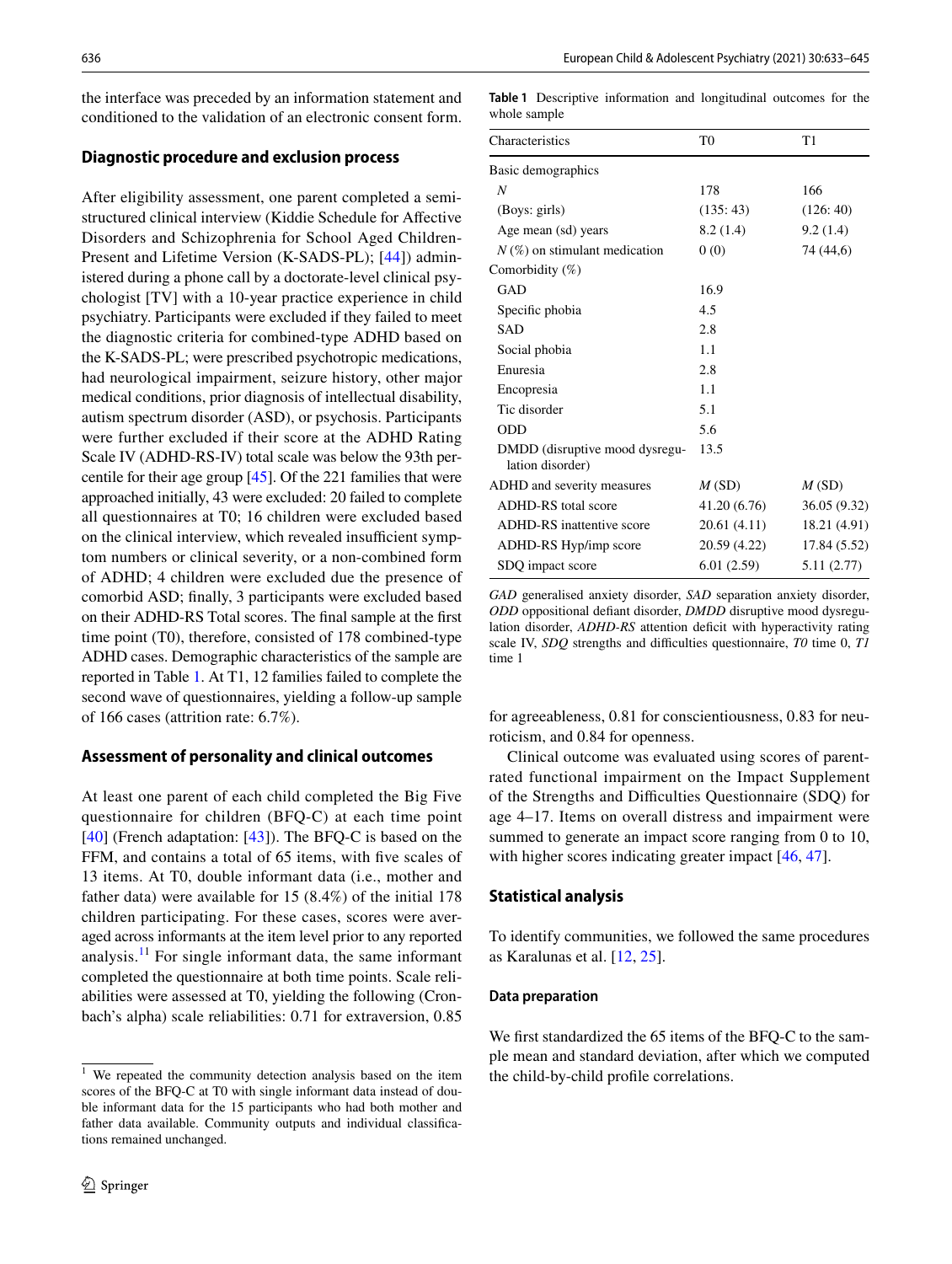#### **Community detection**

We applied the weight conserving modularity algorithm to the child-by-child correlation matrix [[24,](#page-12-15) [48](#page-13-5)]. Initially, the algorithm places each child (i.e., node) into its own community. In subsequent steps, communities are reassigned until a division of the network into communities is made for which the modularity is optimized. The modularity index *Q* is a metric that quantifes the quality of the placing of nodes into communities, with higher values indicating better partitioning of the data into communities. In practice, most values of *Q* fall between 0.3 and 0.7, with values close to 0.3 refecting weakly defned communities, and values around 0.7 refecting strong community structures [[49\]](#page-13-6). We used an adapted version of the modularity to take the sign of the weight into account, as we assumed that both positive and negative weights are informative of the similarities and diferences between children. Positive weights indicate that two children have similar scoring patterns, and thus provide support that these children should be in similar communities. The more similar the scoring pattern, the higher the correlation, and the stronger the support for two children to belong to the same community (reflected in  $Q^+$ ). Negative weights, on the other hand, indicate that two children have opposite scoring patterns. An opposite scoring pattern might indicate important qualitative diferences and should thus provide support for children to belong to diferent communities (refected in *Q*−). Because the community detection algorithm is not deterministic, the optimal number of communities and associated modularity (*Q*) can difer slightly with diferent runs. To obtain stable results, the fnal assignment of children was based on the modal group assignment across ten runs.

To improve comparability with Martel et al. [\[23](#page-12-14)] and as done by Karalunas et al. [\[25](#page-12-16)], we also conducted a latent profle analysis based on the scores at the 65 items of the BFQ-C. The methodology and results are presented in the Supplement.

#### **Interpretation and representation**

We compared the identifed communities on the personality factors using analysis of variance (ANOVA) tests. Post hoc tests with Schefé corrections were performed to determine signifcant group diferences. We visualized the different communities by their patterns on the fve personality factors as assessed with the BFQ-C. Moreover, to interpret the communities at a more detailed level, we conducted an exploratory factor analysis on the BFQ-C items. This allowed us to characterize the identifed communities at a more detailed personality facet level, similar to Karalunas et al. [[12](#page-12-5), [25\]](#page-12-16) who used the 16 more detailed temperament subscales instead of the three higher order factors. Details on the exploratory factor analysis are given in the Supplementary Material.

#### **Temporal stability**

We assessed the stability of the identifed communities over time and compared the communities estimated at T0 to the communities at T1. We compared both the communities themselves (i.e., community-profle stability) as well as whether children were consistently assigned to the same community (i.e., community-membership stability). In addition, we performed a multinomial logistic regression to assess the community-membership stability.

#### **Stability across measurement levels**

Finally, we explored whether the identifed communities depend on the measurement level on which the child-bychild correlation matrix was built. We originally estimated the correlation among children based on their scoring pattern on the 65 individual items of the BFQ-C. Alternatively, one could estimate the correlation among children based on their scoring pattern on the fve personality factors. We applied the weight conserving modularity algorithm to both matrices and evaluated the stability of the identifed communities by computing the correlation between corresponding communities and computing their mean absolute diference.

Note that the community detection algorithm is based on the child-by-child correlation matrix, and that the dimensions of this matrix are the same, regardless of using 65 items or 5 factors to compute the correlation between two children. Thus, regardless of the numbers of features used to correlate the scoring pattern of two children, computationally the input for the community detection remains the same (i.e., an  $N \times N$  child-by-child correlation matrix).

#### **Clinical prediction**

We evaluated whether the identified communities differed in clinical outcome at T1 as assessed using the SDQ Impact score and the ADHD-RS total score. We first assessed whether the clinical outcomes differed over time using dependent *t* tests. Second, we evaluated whether each clinical outcome at T1 could be predicted by community membership, when controlling for baseline SDQ Impact score, baseline ADHD-RS total score, age, and sex. Third, whereas all children were medication free at baseline, some started treatment after entering into the study. We, therefore, also evaluated whether the clinical outcomes at T1 were predicted by treatment (yes vs. no),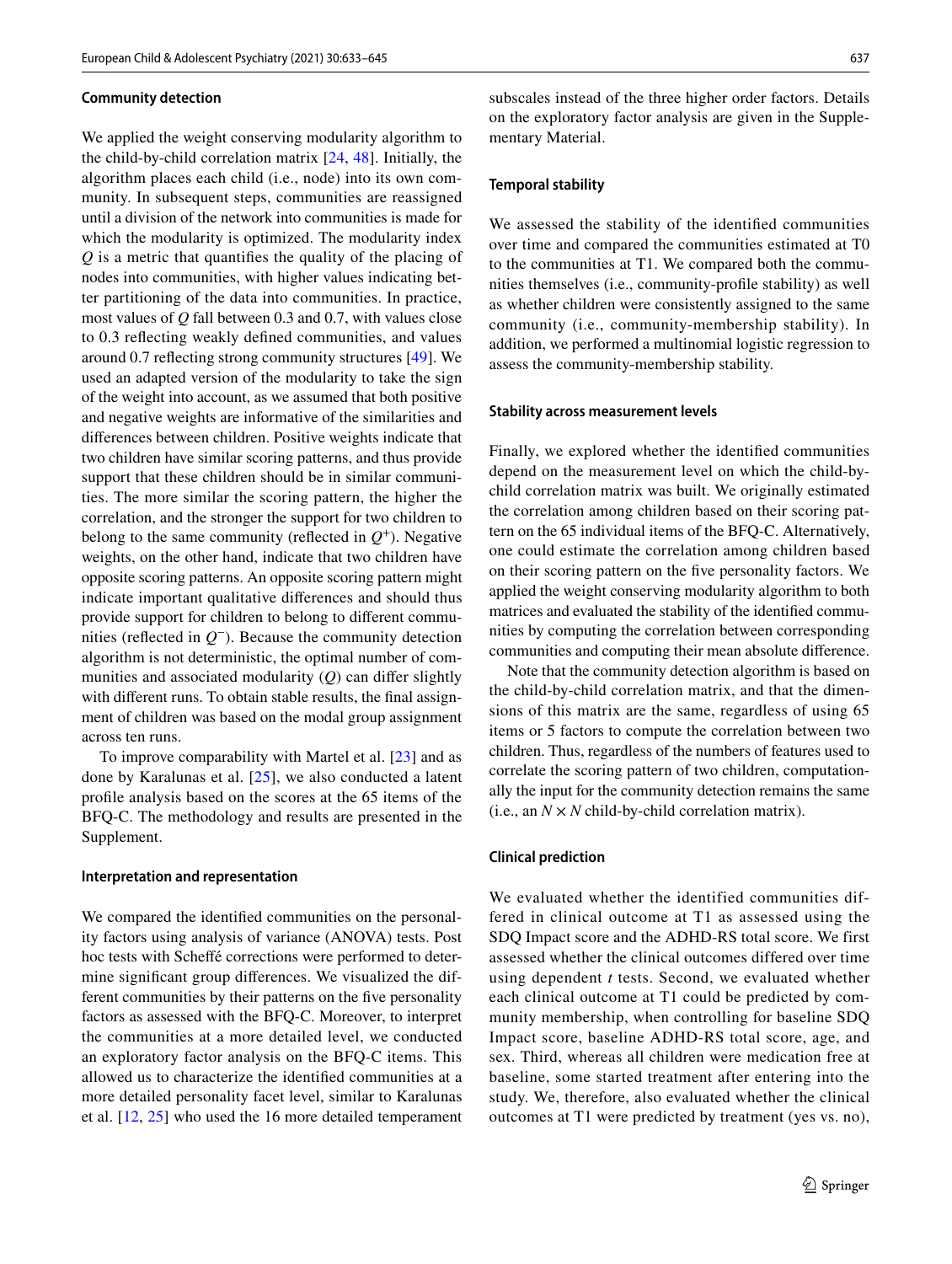

Group + Community 1 + Community 2 + Community 3 + Normative Control

<span id="page-6-0"></span>**Fig. 1** Profles identifed at baseline (top) and follow-up (bottom) using the 65 items. Error bars show 95% confdence intervals. *E* Extraversion, *A* agreeableness, *C* conscientiousness, *N* neuroticism, *O* openness to experience. Note that when interpreting the profles, only for the fve factors were normative data available. The scores on the subscales are shown to get a more detailed understanding of the different profles, but should be interpreted with caution as no normative data are available

while controlling for baseline SDQ Impact score, baseline ADHD-RS total score, age, and sex. Finally, we explored whether a possible effect of medication on ADHD-RS total score would differ across the communities.

The analyses were conducted in SPSS (version 20) and R (version 3.5.2) using the package 'psych' (version 1.8.12).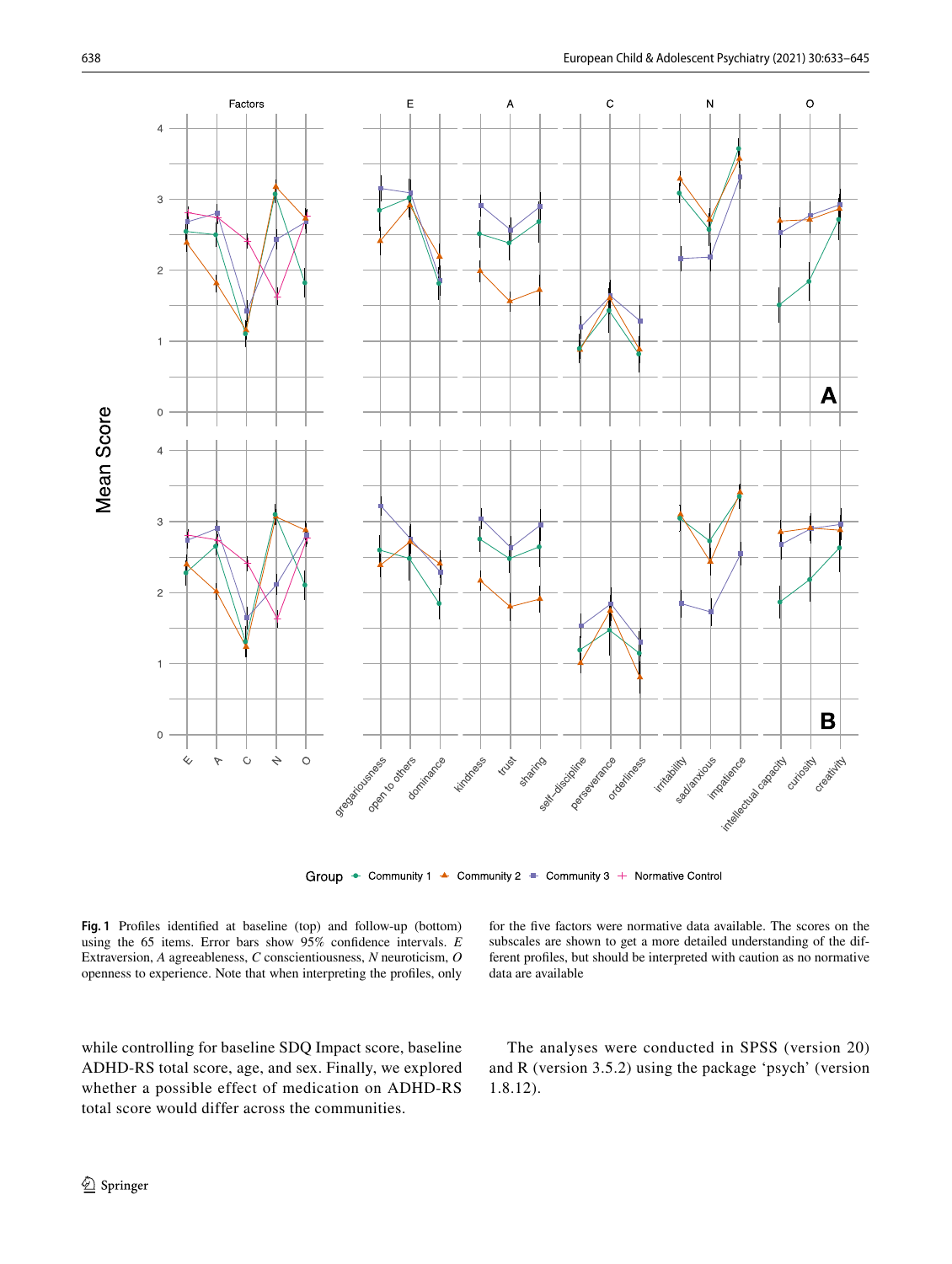<span id="page-7-0"></span>

| <b>Table 2</b> Characteristics of personality profiles |  |
|--------------------------------------------------------|--|
|--------------------------------------------------------|--|

| Characteristics                 | Time           | Type 1       | Type 2       | Type 3       | F(2,175)             | Post hoc |
|---------------------------------|----------------|--------------|--------------|--------------|----------------------|----------|
| Basic demographics              |                |              |              |              |                      |          |
| $\boldsymbol{N}$                | T <sub>0</sub> | 38           | 73           | 67           |                      |          |
|                                 | T1             | 38           | 66           | 62           |                      |          |
| (Boys:Girls)                    | T <sub>0</sub> | (26:12)      | (55:18)      | (54:13)      | $\chi^2(2) = 1.98$   |          |
|                                 | T1             | (22:16)      | (53:13)      | (51:11)      | $\chi^2$ (2) = 8.81* |          |
| Age mean (sd) years             | T <sub>0</sub> | 8.5(1.5)     | 8.1(1.3)     | 8.2(1.3)     | 1.40                 |          |
|                                 | T1             | 8.8(1.4)     | 8.1(1.4)     | 7.9(1.2)     | $6.5**$              | 1 > 2.3  |
| $N(\%)$ on stimulant medication | T <sub>0</sub> | 0(0)         | 0(0)         | 0(0)         |                      |          |
|                                 | T1             | 20(52,6)     | 32 (48,4)    | 40(64,5)     | $\chi^2$ (2) = 3.48  |          |
| Comorbidity (%, at T0)          |                |              |              |              |                      |          |
| GAD                             |                | 15.8         | 17.8         | 16.4         | $\chi^2$ (2) = 0.09  |          |
| Specific phobia                 |                | 0.0          | 9.6          | 1.5          | $\chi^2$ (2)=7.61*   |          |
| <b>SAD</b>                      |                | 5.3          | 1.4          | 3.0          | $\chi^2(2) = 1.40$   |          |
| Social phobia                   |                | 0.0          | 2.7          | 0.0          | $\chi^2(2) = 2.91$   |          |
| Enuresia                        |                | 2.6          | 1.4          | 4.7          | $\chi^2(2) = 1.24$   |          |
| Encopresia                      |                | 0.0          | 2.7          | 0.0          | $\chi^2(2) = 2.91$   |          |
| Tic disorder                    |                | 5.3          | 5.5          | 4.5          | $\chi^2(2)=0.08$     |          |
| ODD                             |                | 5.3          | 9.6          | 1.5          | $\chi^2(2) = 4.33$   |          |
| <b>DMDD</b>                     |                | 13.1         | 20.5         | 6.0          | $\chi^2$ (2) = 6.37* |          |
| ADHD and severity measures      |                | M(SD)        | M(SD)        | M(SD)        |                      |          |
| ADHD-RS total score             | T <sub>0</sub> | 43.47 (6.28) | 41.72 (6.46) | 39.35 (6.98) | 5.09*                | 1 > 3    |
|                                 | T1             | 40.76 (8.21) | 40.34(6.16)  | 42.50 (6.26) | 1.79                 |          |
| ADHD-RS inattentive score       | T <sub>0</sub> | 22.53 (3.70) | 20.26(4.03)  | 19.90(4.15)  | 5.68*                | 1 > 2.3  |
|                                 | T1             | 21.37(4.11)  | 19.71 (4.42) | 20.91 (3.75) | 2.33                 |          |
| ADHD-RS Hyp/imp score           | T <sub>0</sub> | 20.95 (4.26) | 21.46 (3.61) | 19.46 (4.61) | $4.25*$              | 2 > 3    |
|                                 | T1             | 19.39 (5.45) | 20.62(3.33)  | 21.59 (3.67) | $3.54*$              | 3 > 1    |
| SDQ impact score                | T <sub>0</sub> | 6.07(2.64)   | 6.65(2.47)   | 5.28(2.53)   | $5.15*$              | 2 > 3    |
|                                 | T1             | 5.86(2.5)    | 4.12(2.77)   | 5.69(2.65)   | $7.53**$             | 1 > 2    |

*GAD* generalised anxiety disorder, *SAD* separation anxiety disorder, *ODD* oppositional defant disorder, *DMDD* disruptive mood dysregulation disorder, *ADHD-RS* attention defcit with hyperactivity rating scale IV, *SDQ* strengths and difculties questionnaire

\* *p* < 0.05; \*\* *p* < 0.01

# **Results**

# **Personality profles**

Community detection identifed three communities at baseline of 38 (21%), 73 (41%) and 67 (38%) children. The average *Q* of 0.41 (range 0.41–0.42) across the 10 runs indicates moderate separation of the three communities. The identifed profles are visualized in Fig. [1a](#page-6-0), and the descriptive information is given in Table [2.](#page-7-0) For reference, we plotted the profles next to the average personality factor scores in a normative French sample that was kindly provided to us by Olivier and Hervé [\[43](#page-13-0)]. The scores in the normative French sample are also included in Supplementary Table 2.

In terms of personality features, the frst two profles were characterized by high levels of neuroticism and low levels

of conscientiousness when compared with the normative controls. Diferences between these two profles emerged on openness to experience and agreeableness, with the frst profle displaying decreased levels of openness to experience when compared with the other groups, and the second profle displaying decreased levels of agreeableness when compared with the other groups. Finally, profile 3 displayed scores closer to the normative range on all fve factors.

Clinically, profle 1 children were signifcantly more inattentive than the other two types, and displayed higher scores at the global ADHD-RS score than profle 3 children. Profle 2 children displayed signifcantly higher hyperactive/impulsive score than profle 3 children. Finally, profle 3 children presented the lowest ADHD-RS total score.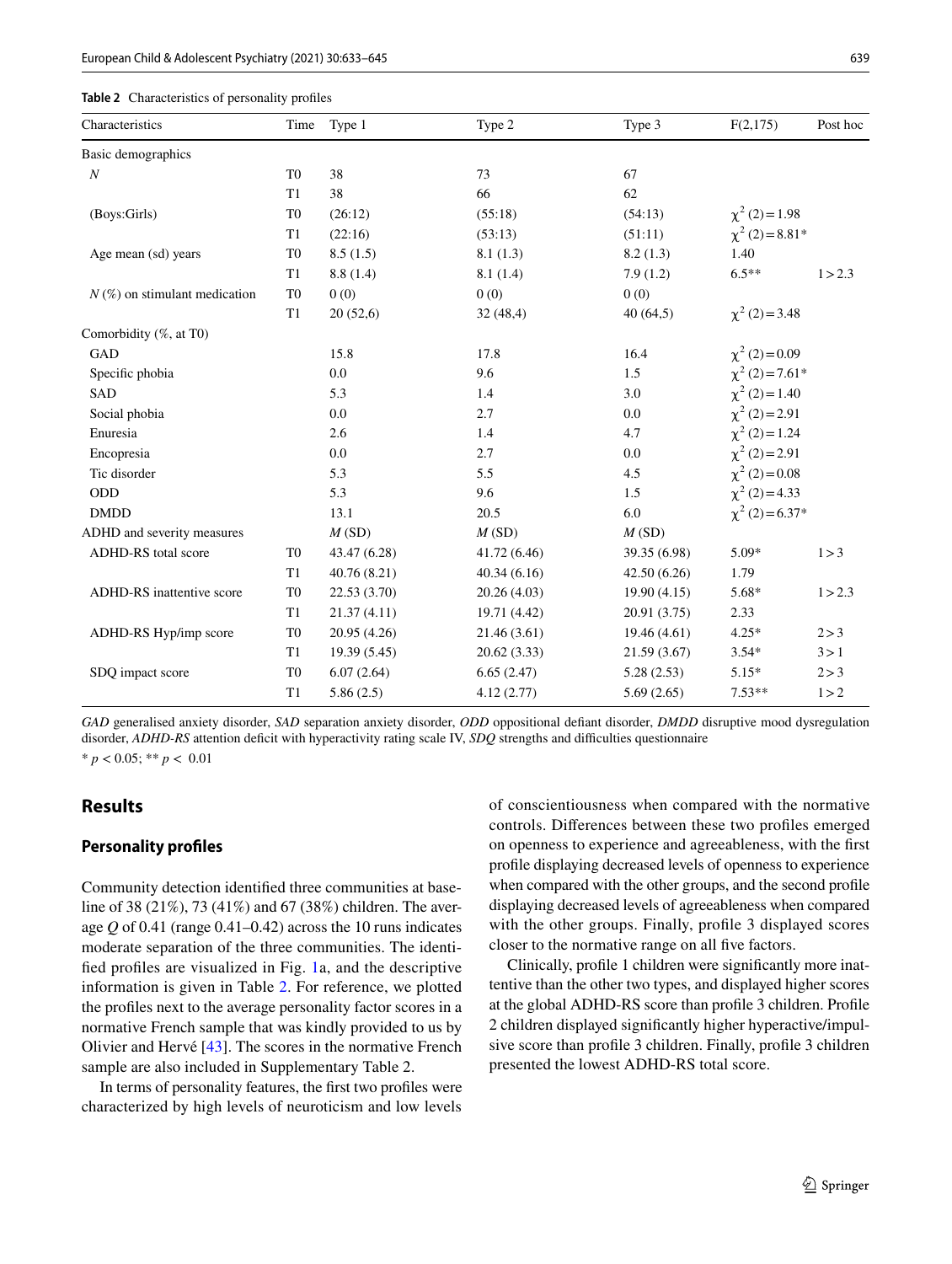### **Temporal stability**

At follow-up, again three communities were identifed, with  $Q=0.44$  (range  $0.44-0.45$ ), see Fig. [1](#page-6-0)b. The three communities identifed at baseline resembled the identifed communities at follow-up well: the correlation between the communities was lowest for community 3  $(r=0.89)$  and high for community 1 ( $r=0.96$ ) and 2 ( $r=0.98$ ). This was also refected in the mean absolute diference across the communities, which was highest for community 3 ( $0.22 \pm 0.19$ ) and community 1 (0.21 $\pm$ 0.14), and lowest for community 2  $(0.15 \pm 0.07)$ . This indicates that the communities are relatively stable over time at a group level. Big Five personality scores and subscale's score for the three groups at T0 and T1 are presented in Supplementary Table S3.

At an individual level, the community membership was more stable than chance ( $\chi^2$  = 67.97, *p* < 0.001). Overall, 63.8% of the children remained in the same community over time. Stability was highest for children in community 2 (71.0% remained) and 3 (65.0% remained), and lowest for children in community 1 (47.1% remained).

### **Stability across measurement levels**

Using the fve personality factors instead of the items, again three communities were identified, with  $Q = 0.47$  (range 0.46–0.48), see Supplementary Fig. 1 for the profles. The three communities that were identifed using either the 65 items or the 5 factors resembled each other very well: the correlation among the personality profiles ranged from 0.99–1.00, and the mean absolute diference ranged from 0.05–0.07 (SD range 0.05–0.06). The high correlations and small diferences indicate that the information that is captured in the diferent items is highly similar compared with the information that is captured in the higher order factors.

# **Clinical prediction**

Parent-reported clinical impairment, measured by the SDQ Impact score, decreased signifcantly from baseline  $(6.0 \pm 2.6 \text{ mean} \pm \text{SD})$  to follow-up  $(5.1 \pm 2.8 \text{ mean} \pm \text{SD})$ ,  $t(165)=4.09$ ,  $p < 0.001$ . Clinical impairment at follow-up was predicted only by baseline clinical impairment  $(t=5.7)$ ,  $p < 0.001$ ).

ADHD severity, measured by the ADHD-RS total score, decreased signifcantly from baseline to follow-up,  $t(165) = 8.05$ ,  $p < 0.001$ . Interestingly, ADHD severity at follow-up was predicted by community membership at baseline over and above baseline ADHD-RS total score, baseline SDQ Impact score, age, and sex. Specifcally, the decrease in ADHD-RS total score for children in community 1 (− 9.3  $\pm$  8.6 mean  $\pm$  SD) was significantly larger than the decrease for both children in community 2 ( $-4.7 \pm 7.5$  mean  $\pm$  SD,  $t$  = 2.06,  $p$  = 0.04) and for children in community 3 (− 3.5±8.5 mean±SD, *t*=2.37, *p*=0.02). The decrease in ADHD-RS total score did not difer for children in community 2 compared to children in community 3  $(t=0.47)$ ,  $p = 0.64$ .

Between baseline and follow-up, almost half of the children (44.6%) had started medication treatment. We explored whether the start of medication might have affected the clinical outcomes at follow-up. While medication did not predict SDQ Impact score at follow-up, it did predict ADHD severity  $(t=- 2.40, p=0.02)$ , such that the decrease in ADHD-RS total score was, on average, higher for children who received medication  $(-7.1 \pm 8.9 \text{ mean} \pm \text{SD})$  compared with children who did not receive medication  $(-3.6 \pm 7.6)$ mean  $\pm$  SD).

Because both community membership and medication predicted ADHD severity at follow-up, we next explored whether the children that received medication were equally distributed across the diferent identifed communities. Note that at baseline, the assessment used to identify the communities, none of the children received medication. Hence, there is no a priori reason to expect that medication and the communities are associated. The percentage of children that received medication was 61.8%, 39.1%, and 41.3% for communities 1–3, respectively ( $\chi^2$  = 5.2, *p* = 0.08). Although the diference is non-signifcant, the relatively high percentage of children that received medication in the frst community might explain the larger decrease in ADHD-RS total score in community 1 compared to both other communities.

Therefore, we evaluated whether ADHD severity at follow-up was predicted by community membership, medication use, or their interaction, while controlling for baseline ADHD-RS total score, baseline SDQ Impact score, age, and sex. There was a main efect for medication (*t*=− 2.6,  $p = 0.009$ ), but not for community membership  $(t < 1.1,$  $p > 0.26$ ). There was, however, an interaction effect indicating that the efect of medication on ADHD severity in community 1 and community 2 was diferent compared with community 3 ( $t = 2.77$ ,  $p = 0.006$  and  $t = 2.55$ ,  $p = 0.01$ , respectively). Specifcally, medication use was associated to a larger decrease in ADHD-RS total score for children in community  $1$  ( $-12.5 \pm 8.4$  mean  $\pm$  SD for  $N = 21$  medically treated children versus  $-4.1 \pm 6.0$  mean  $\pm$  SD for  $N=21$  non-medically treated children) and 2 (− 7.6  $\pm$  7.7 mean  $\pm$  SD for *N* = 27 medically treated children versus − 2.8±6.8 mean±SD for *N*=42 non-medically treated children), while this was not the case for children in community 3 (− 2.4±7.9 mean±SD for *N*=26 medically treated children versus  $-4.4 \pm 8.8$  mean  $\pm$  SD for *N* = 37 non-medically treated children). The efect of medication on ADHD-RS total score did not difer for children in community 1 or 2. This result suggests that the efectiveness of medication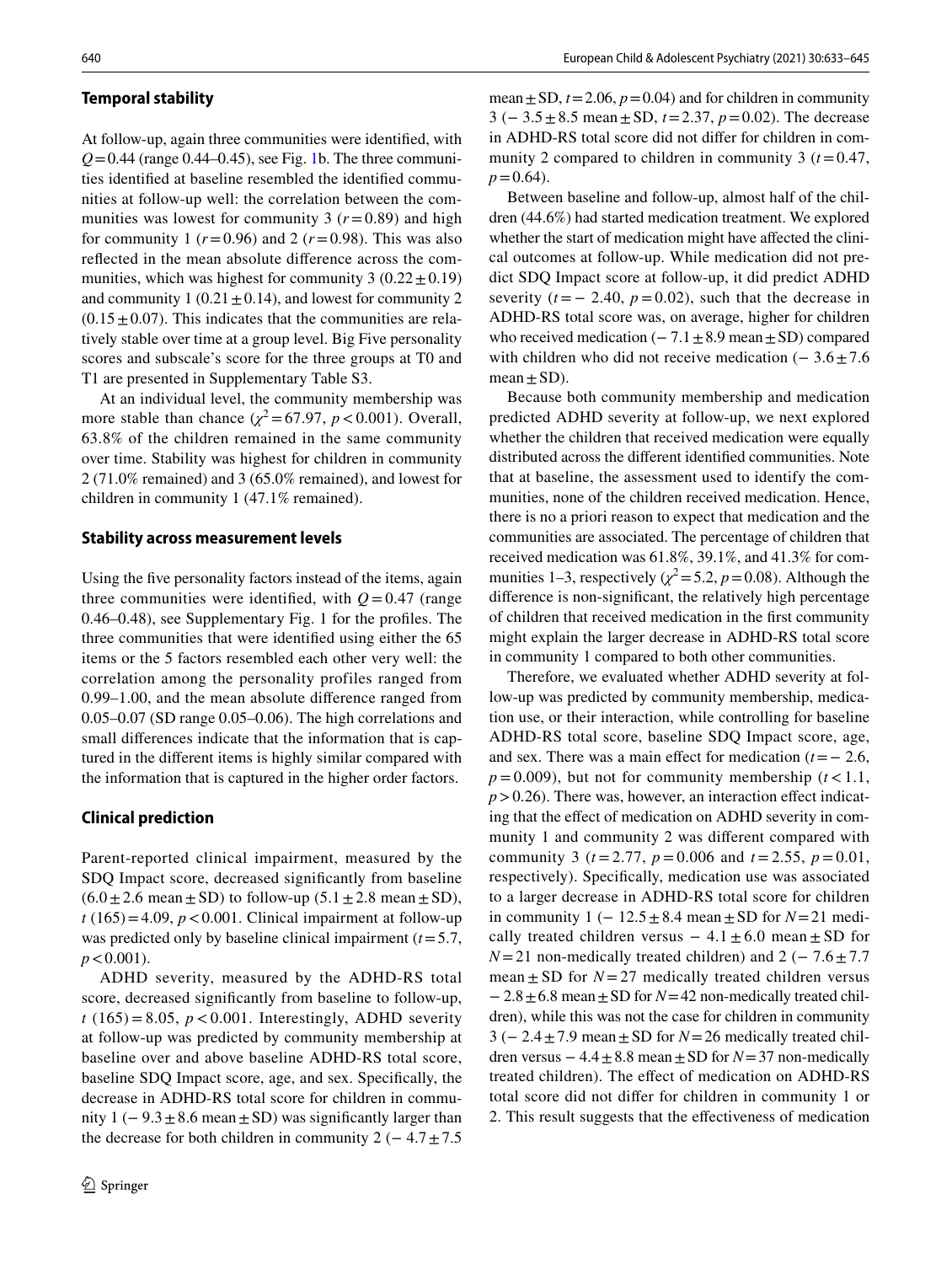treatment might difer for diferent personality profles in children with ADHD.

Because the diferent communities had diferent ADHD severity at baseline (i.e.,  $43.47 \pm 6.28$ ,  $41.72 \pm 6.46$ , and  $39.35 \pm 6.98$  mean  $\pm$  SD for communities 1–3, respectively), we considered the possibility that these baseline diferences might confound our fnding that medication did not afect children in this third community. To address this issue, we computed the mean ADHD-RS score at baseline for the children who completed both measurements  $(N=166; 41.24 \pm 6.76$  mean  $\pm$  SD) and selected only the children in the third community whose ADHD-RS total score was below one standard deviation of that mean (i.e., a score below 34.48). This resulted in selecting 52 of the 67 (77.6%) children, who had a mean ADHD-RS total score at baseline that was similar to that in community 1 and 2  $(42.14 \pm 5.01 \text{ mean} \pm \text{SD})$ . Using only this restricted sample, we re-evaluated our predictive model and still found a significant medication times community interaction effect, indicating that the effect of medication on children in community 3 was diferent from the children in community 1 and 2 (both *t*>1.97, both *p*<0.05).

# **Discussion**

In the present study, we set out to replicate the ADHD profles detected in previous research by Karalunas et al. [\[12,](#page-12-5) [25](#page-12-16)] in a new sample of children with combined-typed ADHD, using a diferent measure of dispositional traits. In line with Karalunas et al. [[12](#page-12-5), [25\]](#page-12-16), the optimal clustering solution yielded three diferent profles, and the modularity index robustly stayed in the 0.4 range, refecting a moderately defned community structure [[49](#page-13-6)]. The personality profles themselves were highly stable over time, despite changes in individual classifcation results.

While we also identified three profiles, we did not identify a unique profle characterized by emotional lability— labelled as the "irritable profile" by Karalunas et al. [\[12,](#page-12-5) [25](#page-12-16)]. Instead, two profles presented with similarly increased levels of neuroticism when compared to normative controls (profles 1 and 2), while difering on openness to experience and agreeableness levels. Of note, profle 3 resembled the "mild" profile identified in Karalunas et al. [\[12](#page-12-5)], being characterized by more normative scores on the neuroticism and conscientiousness scales, as well as by lower ADHD total scores. Finally, the "surgent" ADHD profle characterized by severe impulsivity, elevated assertiveness/dominance, and high-intensity pleasure seeking was not replicated.

Important differences in sample characteristics may have contributed to these partly divergent fndings. First, Karalunas et al. [[25\]](#page-12-16) ADHD sample initially included 26% of children with a purely inattentive ADHD presentation,

whereas our sample was exclusively composed of combined-type ADHD cases. Consequently, the profles identifed by Karalunas et al. may in part, refect the diferent types of ADHD cases. This idea is supported by signifcant diferences in the proportions of inattentive and combined types in the diferent groups identifed in their sample [inattentive:combined (% inattentive); mild: 54:30 (64%), surgent: 15:119 (11%), irritable 27:110 (20%)]. Current inattentive ADHD cases may include in particular children with sluggish cognitive tempo, a possibly new and diferent clinical entity, which complexifes the interpretation of fndings in mixed ADHD subtypes groups [\[50](#page-13-7), [51](#page-13-8)]. Second, samples were recruited in diferent geographical areas (USA vs. France), and diferences in dispositional traits have been reported in previous research investigating cross-cultural diferences in children, with a tendency for lower levels of emotional stability in American vs. European children [[52,](#page-13-9) [53](#page-13-10)]. In this context, whether stable temperamental or personality profles should be expected in ADHD across diferent cultures remains an open question. Third, our initial sample was unmedicated, whereas 37% of Karalunas et al. [[12\]](#page-12-5) initial sample was taking stimulant medication for ADHD. Fourth, samples were recruited through diferent procedures: whereas our recruitment procedure required participants to have received a prior formal ADHD diagnosis by a clinician, Karalunas et al. [\[12](#page-12-5), [25\]](#page-12-16) research was based on the Oregon ADHD program, which recruited volunteers using mass mailing to parents in the local school districts, public advertisements, and community outreach to local clinics without such requirement. A bias in our case towards more clinicreferred compared with more community-referred cases in Karalunas' et al. samples may have resulted in sample differences in ED levels. Indeed, while comorbidity rates were comparable (present sample: anxiety disorders 19.6%, ODD 5.6%, CD 0%, DMDD 13.5%; Karalunas et al. [[25\]](#page-12-16): anxiety disorders 20.6%, ODD 19.3%, CD 1.9%, DMDD 4%), our sample appears to be more disturbed in the emotional domain (DMDD 13.5% vs 4%) but less oppositional/defant (ODD 5.6% vs. 19.3%).

Alternatively, the diferences between the identifed profles might have resulted from the diferences in the measurement instrument (BFQ-C versus TMCQ) and underlying theoretical model (fve factor model versus temperament model). Importantly, a recent study investigated the 16 subscales of the TMCQ, that were used by Karalunas et al. to identify the profles, in 9-year-old children and found only little support for the initial theory-driven factorial model [[33\]](#page-12-23). As Karalunas et al. [[12,](#page-12-5) [25](#page-12-16)] conducted their analyses based on these subscale scores, this raises the question of whether diferent profles might have been identifed based on the individual TMCQ items.

Profles identifed based on community detection analysis also difered from the three main profles that were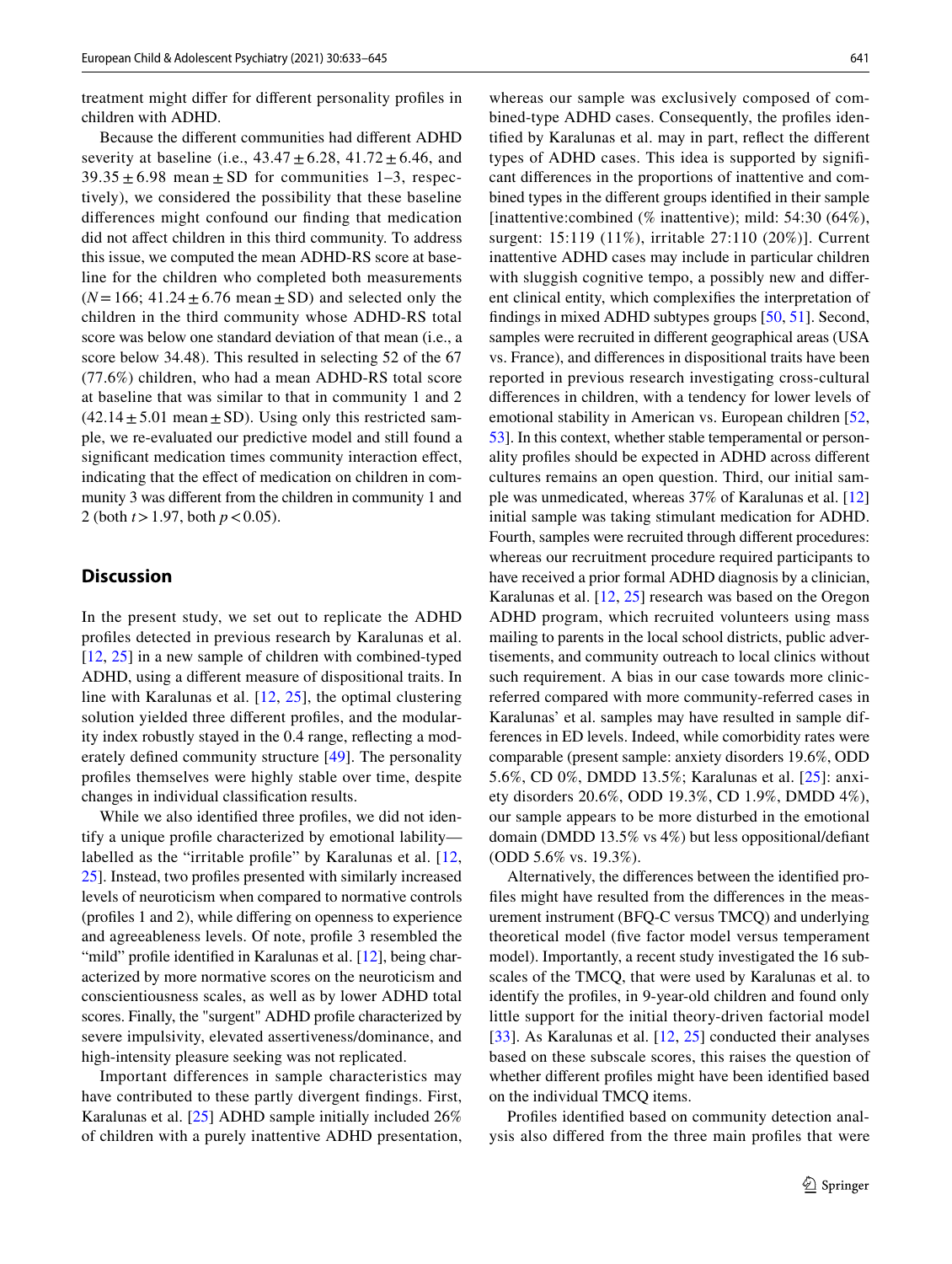previously identifed by Martel et al. using latent profle analysis on a personality questionnaire in a large sample of children and adolescents with and without ADHD: "poor control", "extraverted", "introverted" [[23](#page-12-14)]. While again the profles could be mapped in some way (e.g., our frst profle resembled the "poor control" group in their high levels of neuroticism and lower levels of openness and conscientiousness) there were also remarkable diferences (e.g., whereas our frst profle displayed intermediate levels of extraversion and agreeableness, the "poor control" group displayed the lowest levels on these factors).

To improve comparability with this previous study, we conducted a complementary analysis consisting of a latent profle analysis based on the BFQ-C items (see Supplement), and an optimal three-profle solution was identifed. However, contrary to Karalunas et al. [[25](#page-12-16)] who replicated their initial solution using both estimation techniques, here the profles identifed using latent profle analysis difered from the ones found using community detection. Based on latent profle analysis, the frst profle was characterised by increased levels of ADHD severity and increased scores on all Big Five factors, and the second profle had decreased levels of neuroticism compared to the frst. The third profle was the most stable between estimation approaches, and was characterized here by more normative values on all Big Five factor scores compared to the other two profles. Hence, higher levels of neuroticism were this time identifed in a single profle instead of two. In the present study, only the profles identifed with community detection were found to be clinically predictive. It should be noted that the estimation techniques are based on diferent inputs, as community detection uses the child-by-child correlations between scoring patterns, whereas the latent profle analysis uses the raw scores for each child. Potentially, this could make the community detection analysis less sensitive to the severity levels than latent profle analysis, and, therefore, both techniques could capture diferent information. Methodological studies are needed to disentangle the contributions of the two statistical clustering approaches.

Notably, the profles identifed based on latent profle analysis also difered from the "poor control", "extraverted", and "introverted" group identifed in Martel et al. Lower levels of conscientiousness were found in two of our profles, and higher levels of neuroticism in one profle instead of two [[23](#page-12-14)]. Multiple methodological diferences between this previous study and ours may explain these discrepant fndings: (1) in Martel et al., groups were identifed based on a sample including both healthy controls and children with ADHD; (2) ADHD cases included mixed ADHD presentations, whereas we only included combined-type cases; (3) our sample was characterised by a restricted age range  $(6-11)$  as opposed to the larger age range  $(6-18)$  in [[23\]](#page-12-14); (4) recruitment strategies difered (community sample vs.

clinically based). The possible efect of these factors on the identifed communities should be examined in future studies.

When examining the predictive value of BFQ-C based profles, we found that the identifed personality profles were a signifcant predictor of response to medication. This is a particularly relevant fnding since, to date, predictors of treatment efect in ADHD have been elusive. More specifcally, controlling for initial ADHD symptom severity, we found that children belonging to the third personality profle did not beneft from the use of medication treatment when compared to the other two groups. Children belonging to the third profle displayed more normative levels of neuroticism, agreeableness, and conscientiousness compared with the children in profile 1 and 2. Importantly, this finding did not appear to be confounded by group diferences in initial ADHD severity, suggesting that personality profles are unique predictors of medication efect. As profle 1 and 2 were both characterised by increased neuroticism when compared with profle 3, our fnding is in line with previous research, which identifed the irritability dimension to be of clinical predictive value [[12,](#page-12-5) [25\]](#page-12-16). Personality measures are easily administered in the clinical setting, and our fnding indicates that personality might be relevant to predict treatment response. Researchers trying to predict treatment responders vs. non-responders in ADHD based on machine learning could, therefore, potentially beneft from including a personality questionnaire among their measures [\[54](#page-13-11)]. Whether personality measures will also predict diferent responses to diferent types of treatments could further be investigated. Personality measures could ultimately become one of the tools used to provide personalized medicine to children with ADHD.

The profles themselves were shown to be highly stable over time, whereas the profle membership of the children was much more variable. Notably, this result was similar to that reported by Karalunas et al. [[25\]](#page-12-16) where the profles themselves were reproduced over three annual measurements but the membership stability varied between 36 and 66%.

Although at frst, the moderate profle-membership stabilities might cast some doubt on the utility of these profles for clinical practice, the high stabilities of the profles themselves are clinically promising. Specifcally, even though children might not be assigned to the same group over time, the fnding that the profles is stable over time suggests that there are some stable constellations of personality profles among children with ADHD. This in itself can have clinical utility, as certain constellations of personality profles might be predictive of clinical outcomes. It is then this 'state' that is predictive of clinical outcome rather than the stability of the state. This idea is supported by Karalunas et al. [\[25](#page-12-16)] in which they found that belonging to the irritable profile at any point rather than belonging to the irritable profle at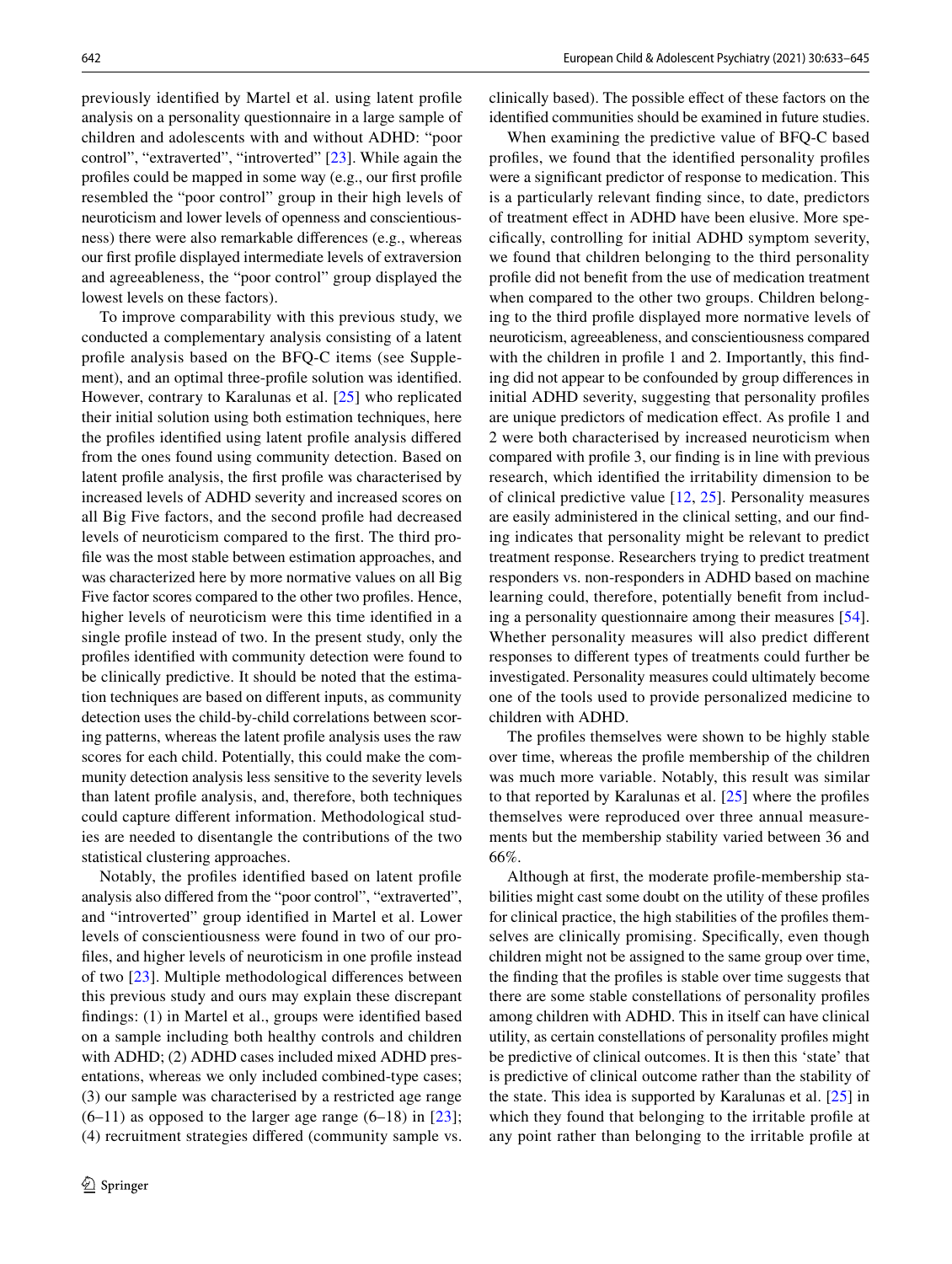all points was predictive for clinical outcomes. The stability of the profles is especially noteworthy as the children grew older and some started the use of medication. While this might have afected the profle membership of the children, the profles themselves were stable regardless of these changes. This again suggests that certain constellations of personality profles are robust across time.

One potential limitation of our study as well as the previous ones (Karalunas et al. 12, 25) is the use of a single parent informant for most cases (91.6%), who could either be the father or the mother of the child. High mother–father agreement for higher order child personality traits has been reported in previous research, with Pearson correlations indexing mother–father agreement ranging from 0.54 for agreeableness and neuroticism to 0.77 for conscientiousness [[55](#page-13-12)]. Nevertheless, this agreement was not complete, and presence of informant discrepancies might create confusion in research and clinical settings when utilizing ratings to predict later behaviour or to guide assessment and treatment. Presence of informant discrepancies could refect in some cases underlying confict in the family system, or the fact that mothers and fathers diferentially monitor and evoke some relevant attributes of their child [[55](#page-13-12)]. In separated couples, relevance of each parent's evaluation could also depend on the time they spend with the child based on the custody schedule. In community detection analyses, informant discrepancies could result in diferent subgroup classifcations for borderline individual cases, depending on whether father or mother reports are used. Future studies should, therefore, collect both father and mother ratings, to compute classifcation agreement rates, or at least collect data for all cases from the same informant. Another limitation is that there was no control sample, so that we could not compare our identifed communities in the ADHD sample to those in a control sample. Yet, this did not afect our main objective to compare ADHD profles identifed using personality measures to those that were identifed using temperament measures.

# **Conclusions**

In this study, we examined whether an irritable ADHD profle could be identifed in a new sample based on personality dimensions. The identified profiles did only partially replicate the temperament-based profles previously reported, as higher levels of neuroticism were found in two of thee detected profles. Nonetheless, similarly to previous research, diferentiating profles based on current levels of emotional instability was associated with unique predictive value, as belonging to one of the two groups with high levels on this dispositional trait predicted a better response to medication treatment. Personality questionnaires might ultimately serve to provide more personalized medicine to children with ADHD. Other replication studies using both temperament and personality questionnaires will be needed to clarify whether these divergent fndings are due to differences in sample characteristics vs. measurement instruments. Finally, although we did not replicate the ADHD profles across measures of dispositional traits, it might turn out that both the profles identifed using temperament as well as the profles identifed using personality measures capture unique clinical predictive value.

**Funding** This research was supported by funding from the French ADHD Hypersuper association. TFB was funded by the European Research Council (ERC-ADG-2014–671084-INSOMNIA) awarded to EVS and by a VU University Research Fellowship 2016–2017. TV was funded by an ULB Individual Fellowship 2016–2017.

#### **Compliance with ethical standards**

**Conflict of interest** NF has received fnancial support by Shire and MAC Pharma for attending symposia. All other authors report no competing interests.

**Open Access** This article is licensed under a Creative Commons Attribution 4.0 International License, which permits use, sharing, adaptation, distribution and reproduction in any medium or format, as long as you give appropriate credit to the original author(s) and the source, provide a link to the Creative Commons licence, and indicate if changes were made. The images or other third party material in this article are included in the article's Creative Commons licence, unless indicated otherwise in a credit line to the material. If material is not included in the article's Creative Commons licence and your intended use is not permitted by statutory regulation or exceeds the permitted use, you will need to obtain permission directly from the copyright holder. To view a copy of this licence, visit<http://creativecommons.org/licenses/by/4.0/>.

# **References**

- <span id="page-11-0"></span>1. Benjamins JS, Migliorati F, Dekker K, Wassing R, Moens S, Blanken TF et al (2017) Insomnia heterogeneity: characteristics to consider for data-driven multivariate subtyping. Sleep Med Rev 36:71–81
- 2. Lombardo MV, Lai M-C, Baron-Cohen S (2019) Big data approaches to decomposing heterogeneity across the autism spectrum. Mol Psychiatry 24(10):1435–1450
- <span id="page-11-2"></span>3. Luo Y, Weibman D, Halperin JM, Li X (2019) A review of heterogeneity in attention deficit/hyperactivity disorder (ADHD). Front Hum Neurosci 13:42
- 4. Masi A, DeMayo MM, Glozier N, Guastella AJ (2017) An overview of autism spectrum disorder, heterogeneity and treatment options. Neurosci Bull 33(2):183–193
- 5. Milaneschi Y, Lamers F, Peyrot WJ, Abdellaoui A, Willemsen G, Hottenga J-J et al (2016) Polygenic dissection of major depression clinical heterogeneity. Mol Psychiatry 21(4):516–522
- <span id="page-11-1"></span>6. Rink L, Pagel T, Franklin J, Baethge C (2016) Characteristics and heterogeneity of schizoaffective disorder compared with unipolar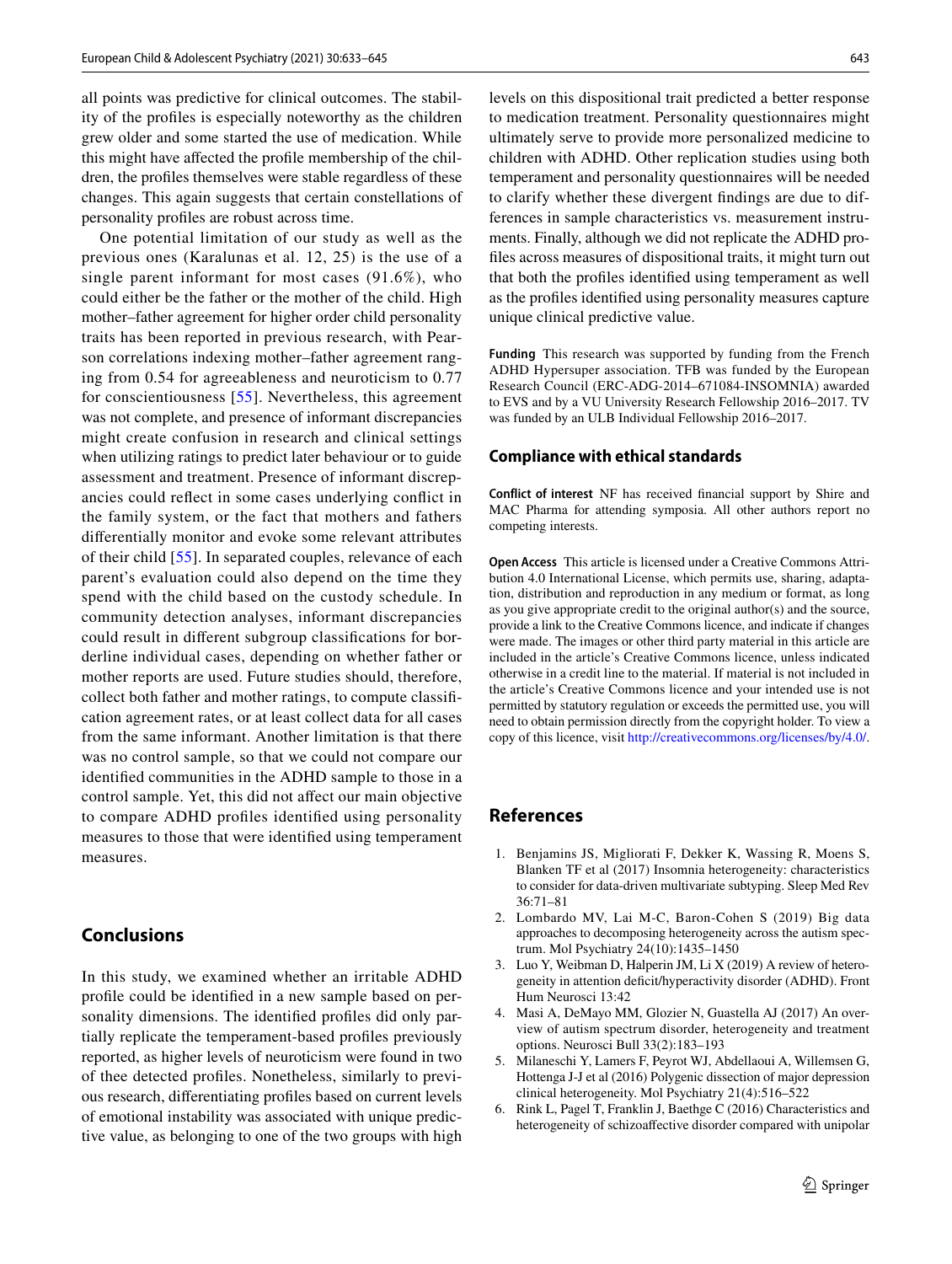depression and schizophrenia—a systematic literature review and meta-analysis. J Afect Disord 191:8–14

- <span id="page-12-0"></span>7. Reale L, Bartoli B, Cartabia M, Zanetti M, Costantino MA, Canevini MP et al (2017) Comorbidity prevalence and treatment outcome in children and adolescents with ADHD. Eur Child Adolesc Psychiatry 26(12):1443–1457
- <span id="page-12-1"></span>8. Arnold LE, Hodgkins P, Kahle J, Madhoo M, Kewley G (2015) Long-term outcomes of ADHD: academic achievement and performance. J Atten Disord 24(1):73–85
- <span id="page-12-2"></span>9. Fleck K, Jacob C, Philipsen A, Matthies S, Graf E, Hennighausen K et al (2015) Child impact on family functioning: a multivariate analysis in multiplex families with children and mothers both affected by attention-deficit/hyperactivity disorder (ADHD). Atten Defic Hyperact Disord 7(3):211-223
- <span id="page-12-3"></span>10. Schachar R (2014) Genetics of attention deficit hyperactivity disorder (ADHD): recent updates and future prospects. Curr Dev Disord Rep 1(1):41–49
- <span id="page-12-4"></span>11. Albajara Sáenz A, Villemonteix T, Massat I (2018) Structural and functional neuroimaging in attention-deficit/hyperactivity disorder. Dev Med Child Neurol.
- <span id="page-12-5"></span>12. Karalunas SL, Fair D, Musser ED, Aykes K, Iyer SP, Nigg JT (2014) Subtyping attention-deficit/hyperactivity disorder using temperament dimensions: toward biologically based nosologic criteria. JAMA Psychiatry 71(9):1015–1024
- <span id="page-12-6"></span>13. Fair DA, Bathula D, Nikolas MA, Nigg JT (2012) Distinct neuropsychological subgroups in typically developing youth inform heterogeneity in children with ADHD. PNAS 109(17):6769–6774
- 14. Sjowall D, Roth L, Lindqvist S, Thorell LB (2013) Multiple defcits in ADHD: executive dysfunction, delay aversion, reaction time variability, and emotional deficits. J Child Psychol Psychiatry 54:619–627
- <span id="page-12-7"></span>15. Karalunas SL, Gustafsson HC, Dieckmann NF, Tipsord J, Mitchell SH, Nigg JT (2017) Heterogeneity in development of aspects of working memory predicts longitudinal attention defcit hyperactivity disorder symptom change. J Abnorm Psychol 126(6):774–792
- <span id="page-12-8"></span>16. American Psychiatric Association (2013) Diagnostic and statistical manual of mental disorders 5. Washingtown D.C.
- <span id="page-12-9"></span>17. Nigg JT (2006) Temperament and developmental psychopathology. J Child Psychol Psychiatry 47(3–4):395–422
- <span id="page-12-10"></span>18. Tackett JL, Kushner SC, Herzhoff K, Smack AJ, Reardon KW (2014) Viewing relational aggression through multiple lenses: temperament, personality, and personality pathology. Dev Psychopathol 26(3):863–877
- <span id="page-12-11"></span>19. Gomez R, Corr PJ (2014) ADHD and personality: a meta-analytic review. Clin Psychol Rev 34(5):376–388
- 20. Martel MM, Nigg JT, von Eye A (2009) How do trait dimensions map onto ADHD symptom domains? J Abnorm Child Psychol 37(3):337–348
- <span id="page-12-12"></span>21. Nigg JT, John OP, Blaskey LG, Huang-Pollock CL, Willcutt EG, Hinshaw SP et al (2002) Big fve dimensions and ADHD symptoms: links between personality traits and clinical symptoms. J Pers Soc Psychol 83(2):451–469
- <span id="page-12-13"></span>22. Nigg JT, Goldsmith HH, Sachek J (2004) Temperament and attention deficit hyperactivity disorder: the development of a multiple pathway model. J Clin Child Adolesc Psychol 33(1):42–53
- <span id="page-12-14"></span>23. Martel MM, Goth-Owens T, Martinez-Torteya C, Nigg JT (2010) A person-centered personality approach to heterogeneity in attention-deficit/hyperactivity disorder (ADHD). J Abnorm Psychol 119(1):186–196
- <span id="page-12-15"></span>24. Rubinov M, Sporns O (2011) Weight-conserving characterization of complex functional brain networks. Neuroimage 56(4):2068–2079
- <span id="page-12-16"></span>25. Karalunas SL, Gustafsson HC, Fair D, Musser ED, Nigg JT (2018) Do we need an irritable subtype of ADHD? Replication

and extension of a promising temperament profle approach to ADHD subtyping. Psychol Assess 31(2):236–247

- <span id="page-12-17"></span>26. Brotman MA, Kircanski K, Stringaris A, Pine DS, Leibenluft E (2017) Irritability in youths: a translational model. Am J Psychiatry 1(174):520–532
- <span id="page-12-18"></span>27. Copeland WE, Brotman MA, Costello EJ (2015) Normative irritability in youth: developmental fndings from the great smoky mountain study. J Am Acad Child Adolesc Psychiatry 54(8):635–642
- <span id="page-12-19"></span>28. Eyre O, Langley K, Stringaris A, Leibenluft E, Collishaw S, Thapar A (2017) Irritability in ADHD: associations with depression liability. J Afect Disord 215:281–287
- 29. Geller B, Zimerman B, Williams M, Delbello MP, Bolhofner K, Craney JL et al (2002) DSM-IV mania symptoms in a prepubertal and early adolescent bipolar disorder phenotype compared to attention-defcit hyperactive and normal controls. J Child Adolesc Psychopharmacol 12(1):11–25
- <span id="page-12-20"></span>30. Mick E, Spencer T, Wozniak J, Biederman J (2005) Heterogeneity of irritability in attention-defcit/hyperactivity disorder subjects with and without mood disorders. Biol Psychiatry 58(7):576–582
- <span id="page-12-21"></span>31. Waldman ID, Rowe R, Boylan K, Burke JD (2018) External validation of a bifactor model of oppositional defant disorder. Mol Psychiatry.<https://www.nature.com/articles/s41380-018-0294-z>
- <span id="page-12-22"></span>32. Whelan YM, Stringaris A, Maughan B, Barker ED (2013) Developmental continuity of oppositional defant disorder subdimensions at ages 8, 10, and 13 years and their distinct psychiatric outcomes at age 16 years. J Am Acad Child Adolesc Psychiatry 52(9):961–969
- <span id="page-12-23"></span>33. Kotelnikova Y, Olino TM, Klein DN, Mackrell SVM, Hayden EP (2017) Higher- and lower-order factor analyses of the temperament in middle childhood questionnaire. Assessment 24(8):1050–1061
- <span id="page-12-24"></span>34. Rothbart MK (2011) Becoming who we are: temperament and personality in development. Guilford Press, pp 337
- 35. Denissen JJA, van Aken MAG, Penke L, Wood D (2013) Self-Regulation underlies temperament and personality: an integrative developmental framework. Child Dev Perspect 7(4):255–260
- <span id="page-12-26"></span>36. De Pauw SSW (2017) Childhood personality and temperament. The Oxford Handbook of the Five Factor Model [Internet]. 2017 May 27 [cited 2019 Jan 24]; Available from: [https](http://www.oxfordhandbooks.com/view/10.1093/oxfordhb/9780199352487.001.0001/oxfordhb-9780199352487-e-21) [://www.oxfordhandbooks.com/view/10.1093/oxfordhb/97801](http://www.oxfordhandbooks.com/view/10.1093/oxfordhb/9780199352487.001.0001/oxfordhb-9780199352487-e-21) [99352487.001.0001/oxfordhb-9780199352487-e-21](http://www.oxfordhandbooks.com/view/10.1093/oxfordhb/9780199352487.001.0001/oxfordhb-9780199352487-e-21)
- 37. Rothbart MK, Posner MI (2005) Genes and experience in the development of executive attention and effortful control. New Dir Child Adolesc Dev 109:101–108
- <span id="page-12-25"></span>38. Shiner RL, DeYoung CG (2013) The structure of temperament and personality traits: a developmental perspective. In: The Oxford handbook of developmental psychology, Vol 2: Self and other. Oxford University Press; New York, pp 113–41 (Oxford library of psychology).
- <span id="page-12-27"></span>39. Zohar AH, Zwir I, Wang J, Cloninger CR, Anokhin AP (2019) The development of temperament and character during adolescence: the processes and phases of change. Dev Psychopathol 31(2):601–617
- <span id="page-12-28"></span>40. Barbaranelli C, Caprara GV, Rabasca A, Pastorelli C (2003) A questionnaire for measuring the big fve in late childhood. Personal Individ Difer 34(4):645–664
- 41. del Barrio V, Carrasco MÁ, Holgado FP (2006) Factor structure invariance in the children's big fve questionnaire. Eur J Psychol Assess 22(3):158–167
- 42. Holgado-Tello FP, Carrasco-Ortiz MÁ, del Barrio-Gándara MV, Chacón-Moscoso S (2009) Factor analysis of the big fve questionnaire using polychoric correlations in children. Qual Quant 43(1):75–85